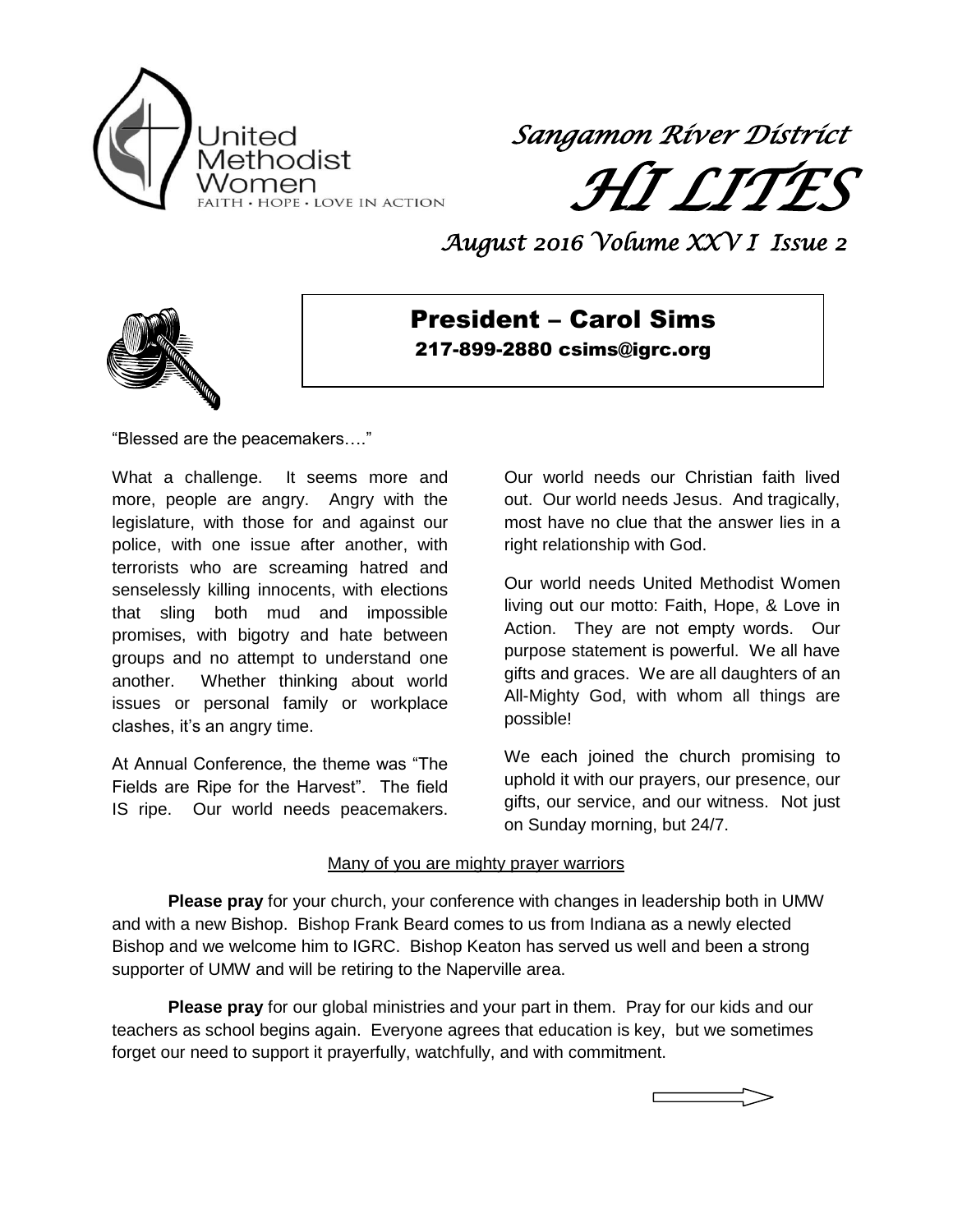(continued)

**Please pray** to be a positive change in your world. Let us create a climate for justice. Educate yourself with Bible Study, good books and up-lifting music. Attend UMW events, both district and conference. A lot of great things are offered to you and always available.

**Please pray**. Even when you don't feel like it. Even when you don't know what to say.

I join you in this commitment. I pray for you and your units. I have witnessed what you do and your desire to do more. I thank God for you, and pray His Blessings on each of you. May God grant us mercy, and peace, and the opportunity to spread both to the world! *………..Carol*



.

### Vice President – Carol Pinkerton 217-414-1405 bcdrp@aol.com

### **Sangamon River District Annual Meeting**

Can you believe it? This year is flying by and our annual meeting is only about a month away. Please save the date, invite a friend and car pool if you can: **Wednesday, September 14** at **Auburn United Methodist Church**, 14100 Route 4, Auburn, Illinois. We'll start the morning with coffee and fellowship at 9:00 AM and then gather for the annual meeting and memorial service at 9:30. Plan to stay for the Soup Social– the ever popular soup social is coming back again this year!

We are honored to welcome The Reverend Priscilla Jaiah as our featured speaker. Reverend Jaiah is a missionary with the Board of Global Ministries of the United Methodist Church and Principal of the United Methodist School in Ganta, Liberia. Prior to her assignment to Ganta, Rev. Jaiah served eight years with women and children at the Liberian Refugee Camp at Buduburam, Liberia. Priscilla's work is in a community where life is a struggle. She loves sharing her faith and empowering women and children to be in control of their lives. She helps to move them "from no skills to a career, from no job to self-employment, and from hopelessness to being hopeful."

Join us for the Soup Social at noon – due to popular response, we are serving soup again this year to kick off the fall season. Give a free-will offering and you can even get our soup cooks' special secret recipes. Please join us for a bowl or two and a pleasant social hour.

Checklist for District Annual Meeting 9/14/16:

- **Submit names of your beloved sisters who have gone to be with our heavenly Father this year (see article by Spiritual Growth Coordinator Ellen Dixon)**
- **Contributions for Lessie Bates Davis Neighborhood House (see insert)**
- **Contributions for Cunningham Children's Home (see insert)**
- **Pledge – bring your unit or circle's pledge for 2017 to offer during the Pledge Service**
- **Appetite – bring your appetite and a free-will offering for the Soup Social at noon**
- **Invite a friend to join you on this special day ……..***Carol*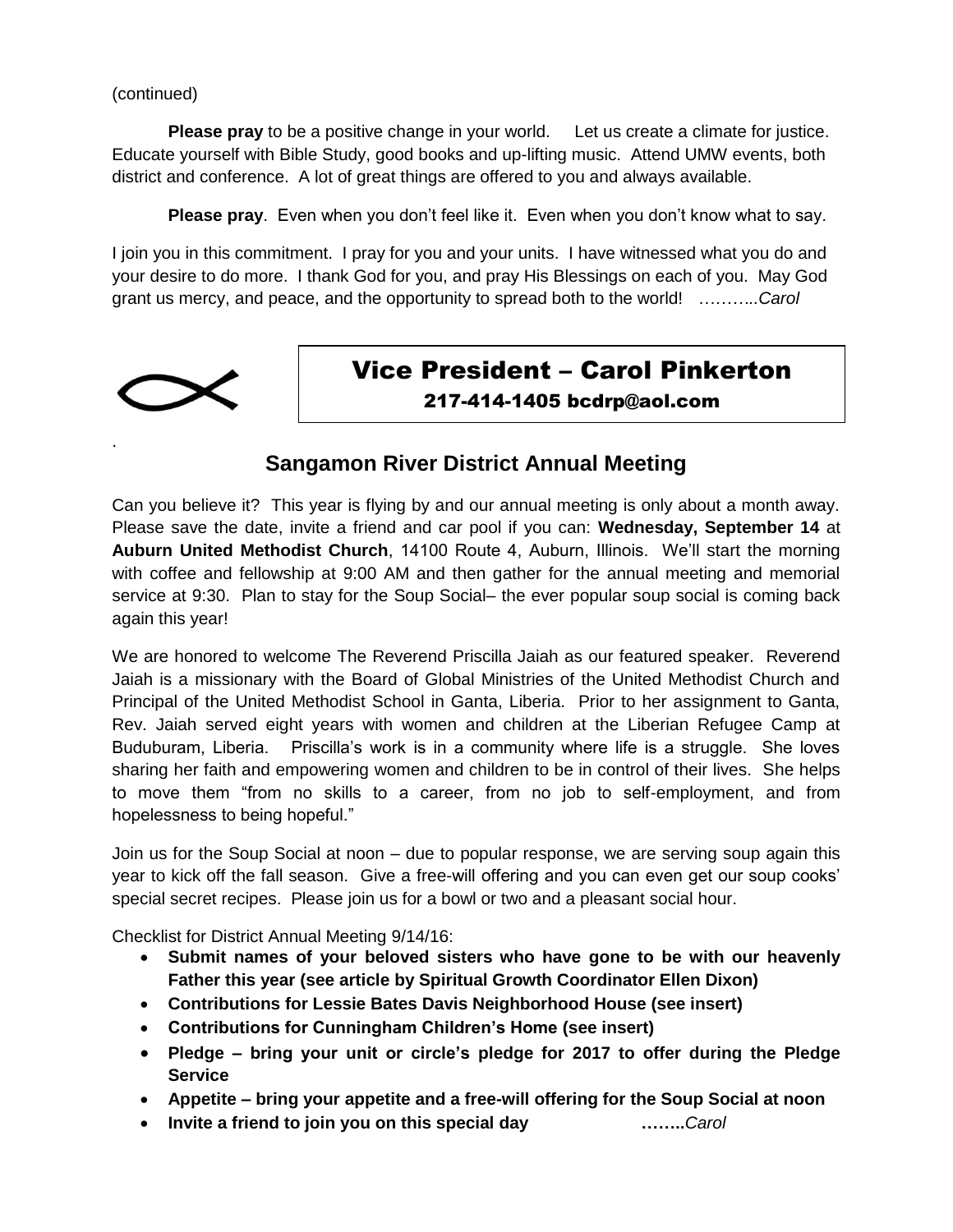

## Treasurer – Joanne Randolph

### 309-287-8428 joannetracylong@gmail.com

Hello All - If we have not already met, this is your new treasurer, Joanne Randolph. I know there has been some confusion during the transition of officers this year, and I am sorry if you were unaware I am serving as your new district treasurer. If you have sent any checks to our former treasurer, Barb Norem, there is no need to worry as she has forwarded all of those checks to me.

Enclosed in the newsletter, please find the current remittance report to be filled and included with any checks your local units send the district. Please note all checks should be made out to the Sangamon River District UMW. Please mail all future remittances to Joanne Randolph, 13758 Whitetail Court, Bloomington, IL, 61705. If you have any questions, please contact me at 309-287-8428 or [joannetracylong@gmail.com.](mailto:joannetracylong@gmail.com) I look forward to meeting all of you and serving as your treasurer. ………Thank you, *Joanne*



Spiritual Growth – Ellen Dixon

217-691-7676 ellenw.soul@yahoo.com

### Several things I need to tell you.

- 1. God loves you all the time!!
- **2. Zephaniah 3:17**
- **3. Amplified Bible (AMP)**
- 4. "The LORD your God is in your midst, A Warrior who saves. He will rejoice over you with joy; He will be quiet in His love [making no mention of your past sins], He will rejoice over you with shouts of joy.
- 5. The annual Memorial Service for the ladies and remember any passing of pastors as they are honorary members, will be SEPTEMBER 14<sup>th</sup> in Auburn.
- 6. Please have these names to me by the end of August. To:
- 7. Ellen Dixon—1427 N. Franklin Ave. Springfield, IL 62702
- 8. Or [ellenw.soul@yahoo.com](mailto:ellenw.soul@yahoo.com) OR call at 1-217-691-7676.
- 9. I will take texts—and give me your phone so I get all the spelling correct.
- 10. Thanks kind ladies. ………*Ellen*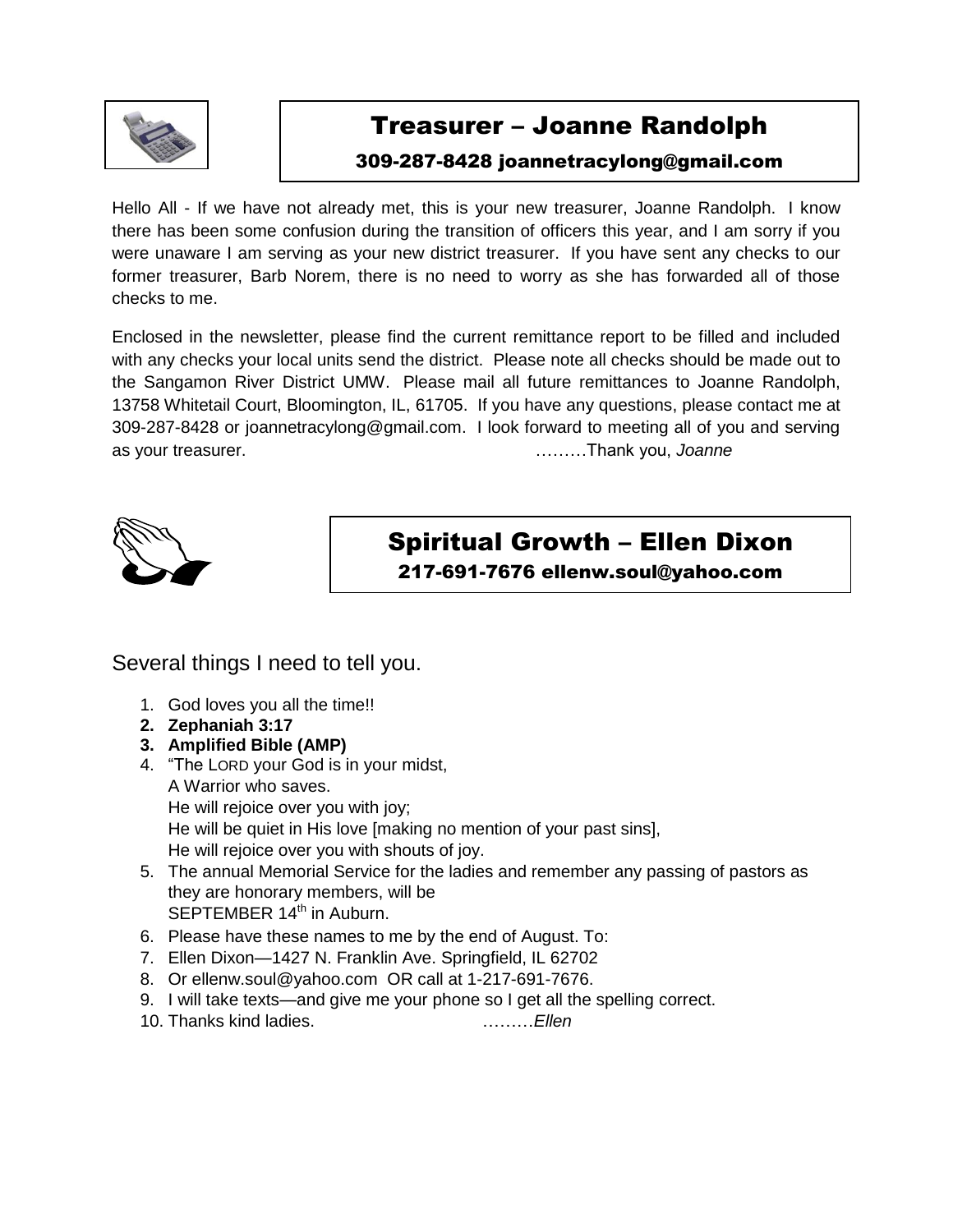

### Social Action – Virginia McQuistion 217-877-2217 tvmcq83@comcast.net

Knowing that this article is coming due this week, I've been feeling like some students I helped while a librarian at Millikin university. "My paper is almost due, but I don't know where to start. Can you help me?"

I've been spending a lot of time in **prayer** as I learned this week that a good friend has been placed on hospice. Another "forever friend" from college days is very, very ill. Prognosis is uncertain. But earlier when she started on dialysis 3 days a week, she would read about 15 books on the UMW annual reading list receiving a certificate at the highest level. I'd call her asking for recommendations. Before my brother had fully recuperated from a heart valve replacement, his wife had knee surgery and recovery is slow. Yes, **prayers** have been essential. It is easy to **pray** for those whom we know and love, but what about those we don't know, problems that seem overwhelming?

A conversation with my masseuse, Janie, alerted me to potential human trafficking within that profession by unscrupulous owners**. Prayers** are needed for those working to end human trafficking.

Our food pantries and kitchens are seeing more and more hungry persons. We need to understand reasons for hunger, poverty, homelessness, minimum wage jobs which don't cover all needs, inaccessibility to sources of healthy foods, etc. Learn about the work done by Bread for the World in urging our legislators to support programs which help alleviate hunger**. (**[www.bread.org](http://www.bread.org/)**) Pray** for those working in this cause.

Our news sources are filled with news about violence, close to home and far away. Many victims and perpetrators are dealing with mental illness or come from troubled backgrounds. **Pray** for more understanding of and treatment for mental health to become available. **Pray** for those working in this challenging field.

The political rhetoric we are hearing is depressing. **Pray** that our political leaders will seek to build up, not tear down all which is good within our blessed nation.

**Pray** for mission programs such as McCurdy's Project Carino, which was started with a UMW grant from Prayer and Self Denial. This program helps kids who have lost loved ones, who lack self-esteem having come from troubled homes, or have experienced bullying.

**Pray** for those working to bring justice within our prison system, to reduce mass incarceration, to rehabilitate those being released from prison. READ Just Mercy from our UMW reading list which has just opened my eyes and heart to problems and to recognize those working so hard to bring justice and mercy.

Take this list and/or make your own concerning Social Issues which need our **Prayers** to your quiet devotional corner. **Pray without ceasing.** The words of a choir anthem come to my mind "If I ever needed the Lord before, I sure do need him now." God answers **prayers.**

**………**P*eace and blessings, Virginia McQuistion*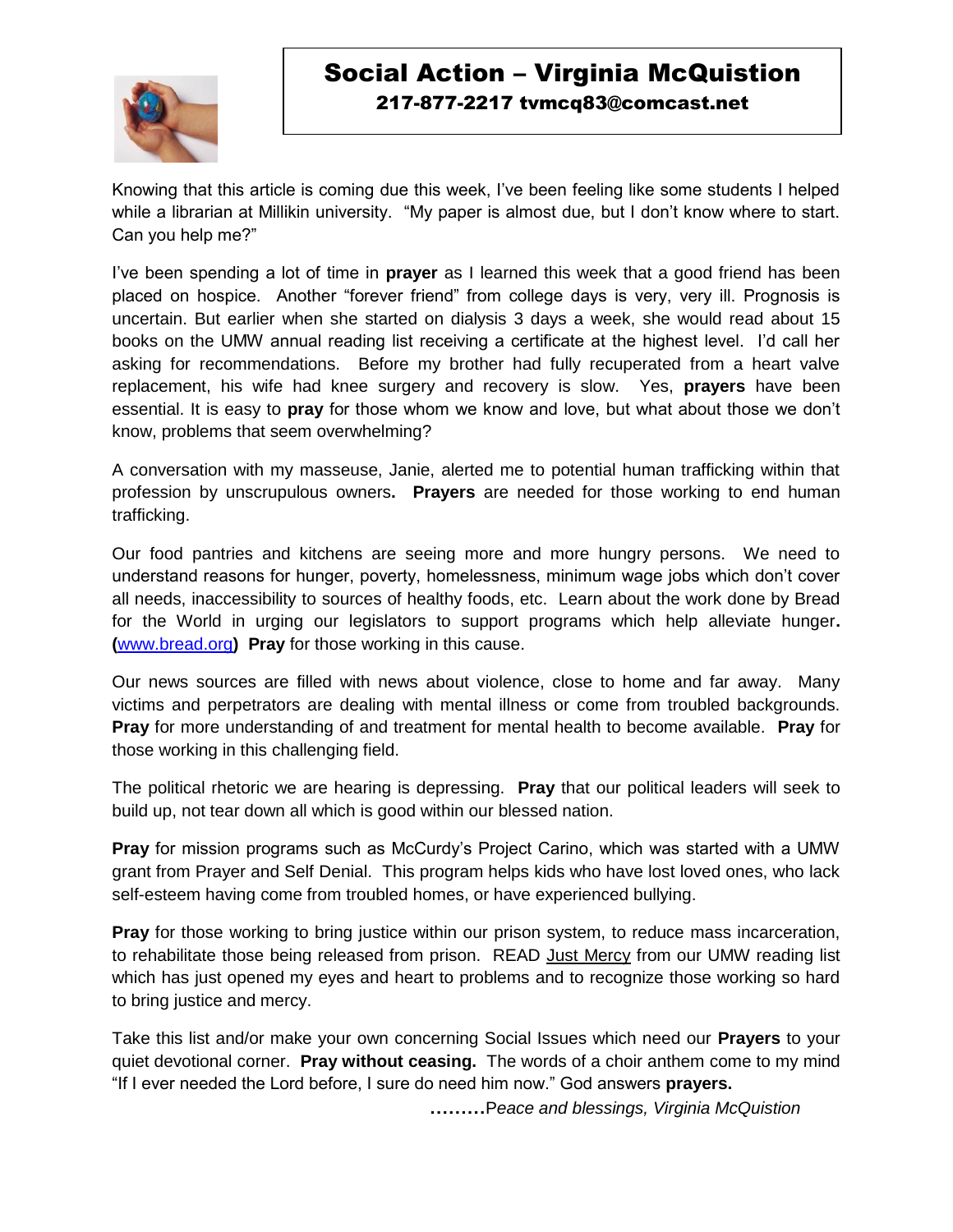

## Education & Interpretation - Alice Wiedrich 217-875-5325

We need to honor Bill Kreeb for his 35 years of service to Lessie Bates Davis Neighborhood House. Please send a gift in his honor properly labeled to our District Treasurer. A gift in his honor will be made to Lessie Bates Davis Neighborhood House at our Conference Annual Meeting on October 1.

It's time to assess our available money for reaching this year's pledge to mission! Do we need another fund raiser? Do we need to reach deeper in our purses? Look at your situation and make plans for finishing this year as well as plan for next year. Our pledge to mission for 2017 should be brought to our District Annual Meeting on September 14 at Auburn UMC. See you there! Be a cheerleader for missions!!! ………*Alice Wiedrich*



### *In Christ Service, Cinda Pringle* Lessie Bates Davis Neighborhood Reps. Linda Schneider 217-735-3756 sitnknit@comcast.com Jeanne` Sims 217-498-7187 pjsims@comcast.net

Lessie Bates Davis Neighborhood House is still alive. Not as "healthy" as she has been, but still alive, thanks to the Illinois Great Rivers Conference, the UMW, the United Way, and individual contributions. Thankfully, the State voted to support education; we have a good program in that. The director and staff took 20% cuts. Some of the employees are almost as destitute as the people to whom they minister; so this cut was a true sacrifice. And yes, some of the employees have been removed in the field of adult care. But some of the programs are still functioning, and, hopefully more state funding will come soon. In the meanwhile thank you for your contributions, for your prayers, and your faith in us.

It is almost time for school to begin, so we are getting ready for our "Backpack Giveaway" on August 1.

The Retirement Celebration for Bill Kreeb will be held on August 20 (12:00 noon), at the Gateway Center, 1 Gateway Dr., Collinsville, IL. Tickets are \$30. Call LBDNH for tickets, 618- 874-0777. Bill will be honored by our contributions to the Scholarship Fund; you are invited to contribute to that.

Mr. Chris Coleman is on the job. He is a product of the LBDNH program. Now after much education and life experience, plus having been on the Board for 17 years, he has been chosen to be the new director. Those who have known him are thrilled and the rest of us are watching with interest and encouragement. Please join us in welcoming him by your prayers, your gifts, and your volunteering.

Bill will be honored at the Conference Annual Meeting in Decatur, October 1.

Thanks for all you have done. We count on your continued love and support.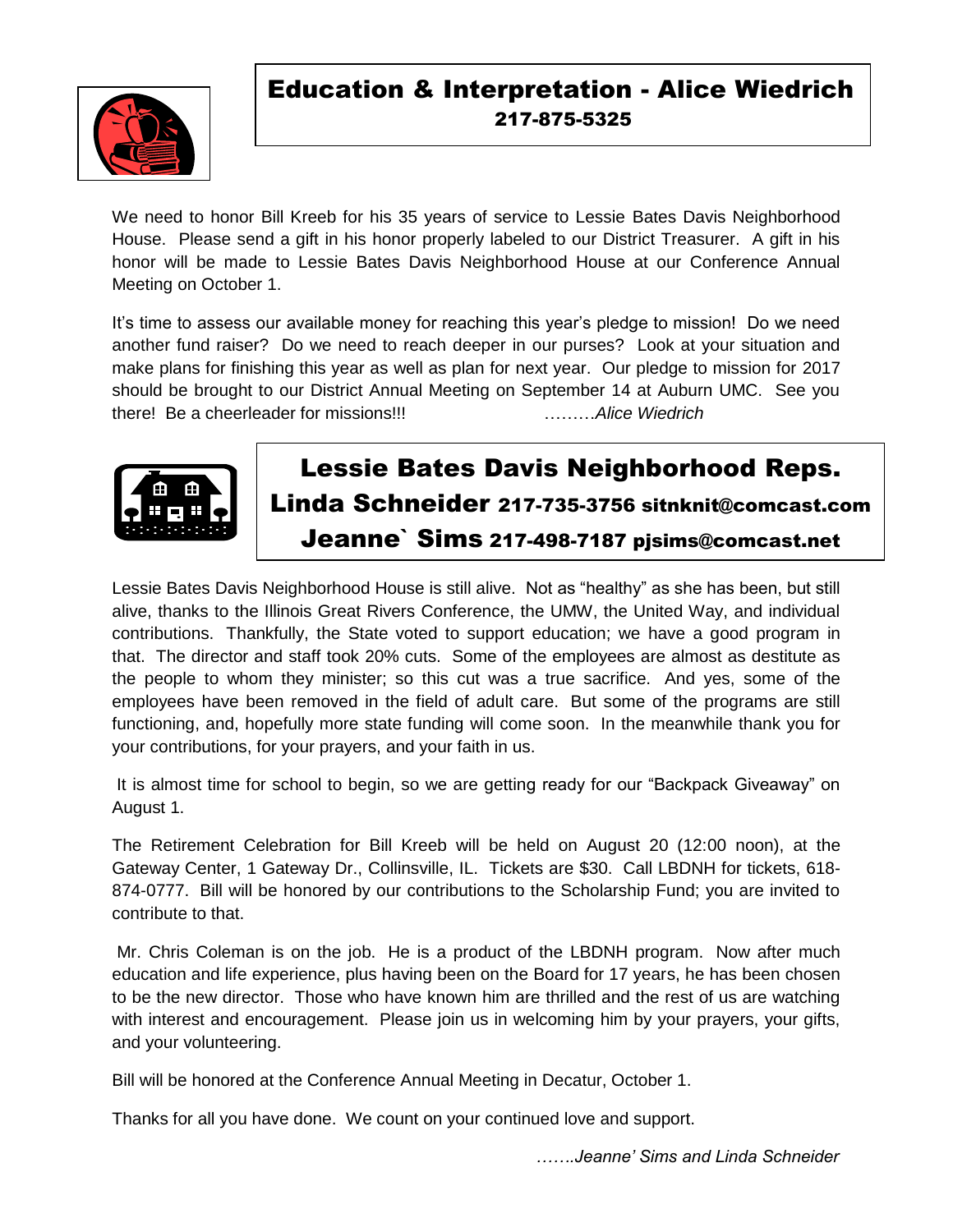

٦

## Secretary – Barbara Norem

### 217-864-5948 mnorem2@comcast.net

Please remember to fill out the enclosed listing of your 2017 local officers. Please return to me by the September  $14<sup>th</sup>$  meeting in order to get the directory to the printer in a timely manner. Thank you!

………..*Barbara*



## CUNNINGHAM CHILDREN'S HOME REP. Helen Kershaw 217-875-0818 [kershaw@ameritech.ne](mailto:kershaw@ameritech.n)t

First of all, we welcome **Marnita Wade** who has accepted the assignment of being our second District Representative to CCH from the Sangamon River District. Thank you, Marnita. (See suggested needs list on the September 14 district meeting flyer.)

### NEWS ABOUT THE NEW **EDUCATION AND RECREATION CENTER** AT CCH

Tim Manard, Development Officer at CCH, spoke to our District UMW Executive Board at our last meeting. The newly revised plan is completed and the campaign is off to a great start.

We encourage you to organize a group of friends and people in your community to hear the story of Cunningham. Unless people know about the wonderful things that happen with these troubled youth who come to CCH, they will simply not pay attention. We hear great news every week.

How can you help spread the news? Let us, your district reps, help you tell the story or, even better, invite either **Tim Manard or Sharla Jolly**, Director of Advancement, to speak to your group of friends and/or community people. These two speakers would give a wonderful, interesting, exciting program for any of these groups of people. Contacts: Tim Manard, [tmanard@cunninghamhome.org,](mailto:tmanard@cunninghamhome.org) or telephone: 217-337-9071 and Sharla Jolly, [sjolly@cunninghamhome.org](mailto:sjolly@cunninghamhome.org) or telephone: 217-337-9073.

Be sure you know the story and successes of CCH and then share it with others!

Tim suggested these possible interest groups:

 Art Enthusiasts; Attorneys; Bank Presidents/VP/Board; Insurance Agents Business Owners; Church Members/include other than U Methodists Coaches, Sports; Community Groups – Lions Club, Kiwanis, Rotary, etc. Corporation CEO's/Top Level Admin; Country Club/Members Doctors, Health Care Professionals; Farmers; Fitness Center Owners Hospital Administration/Board Members; Individuals, Personal or Family Wealth

………..*Helen*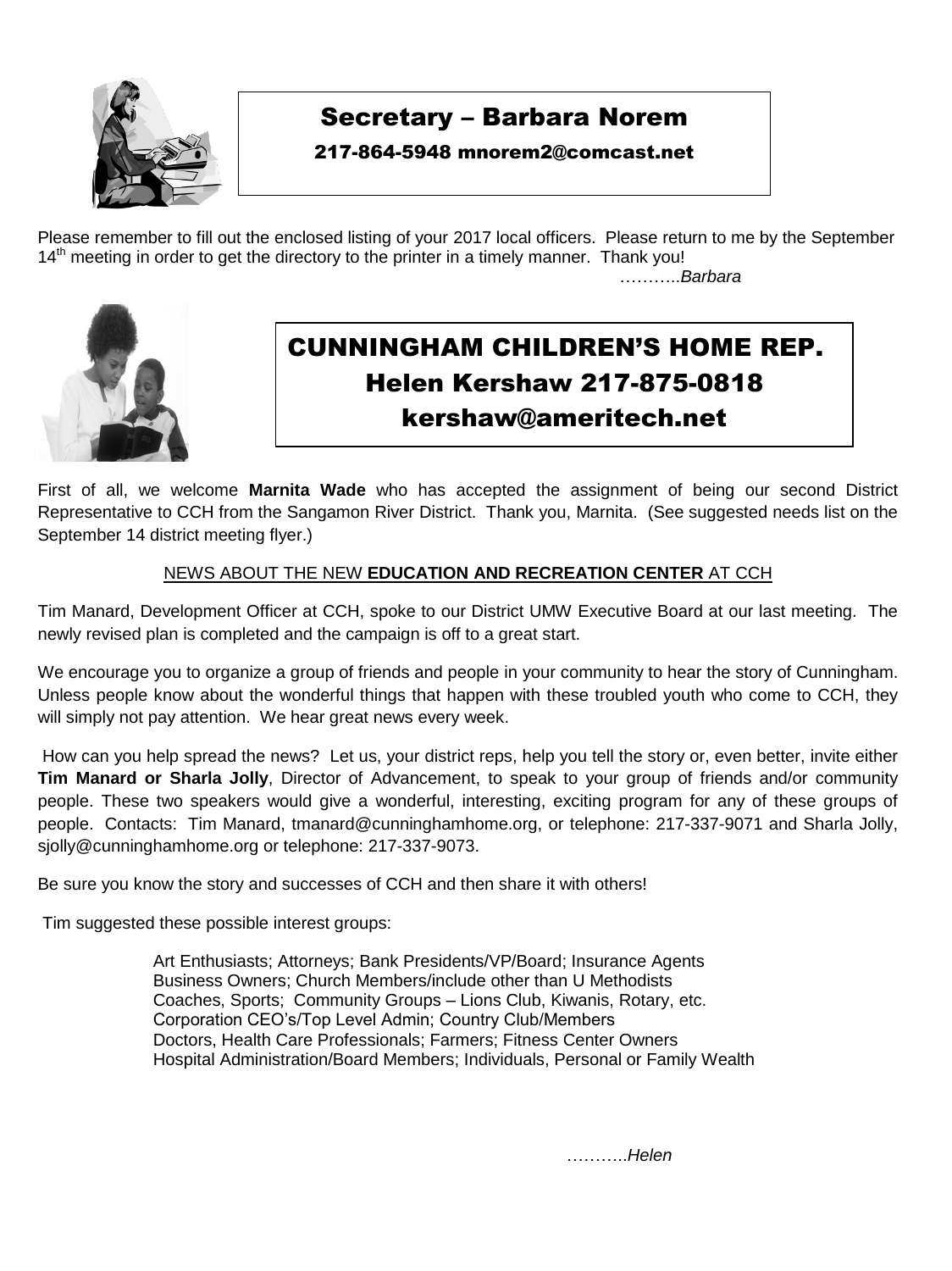

## Chairperson of Nominations – Leanne Roseberry

### 217-585-8279 leanneroseberry@comcast.net

The Nominations committee is looking for women to fill the following positions starting in 2017:

Spiritual Growth--give a devotion at all District meetings; gather names of deceased members and plan the memorial service in the Fall

Membership, Nurture and Outreach--collect the number of current members in each unit, plus members gained and lost, then compile this into a report to be sent to the Conference; encourage units in increasing their memberships

Communications--gather articles sent in from other officers, then create and mail out the Hi-Lites newsletter; must also keep an updated mailing list

Cunningham Children's Home rep—attend meetings with other district representatives 3 times a year at Cunningham Children's Home; you will be trained by staff on how to be a speaker for CCH; set up displays at special events

All positions will attend District Officers' meetings, and write articles for the Hi-Lites newsletter. You will serve a maximum 4 year term. We are looking for women who have a passion for serving. If you are interested, or know of someone who would be great in one of these positions, please let me know. Thanks so much for your help. ……….*Leanne*

## *UMW Calendar of Events 2016*

 *Fall Gathering*  $\frac{1}{2}$ *September 14 at Auburn UMC*

 *October 1 at Decatur Grace UMC Conference Annual Meeting*

*Personal/Spiritual Growth Seminar November 5 at Decatur First*

*[End of the Year Reports due in December.]*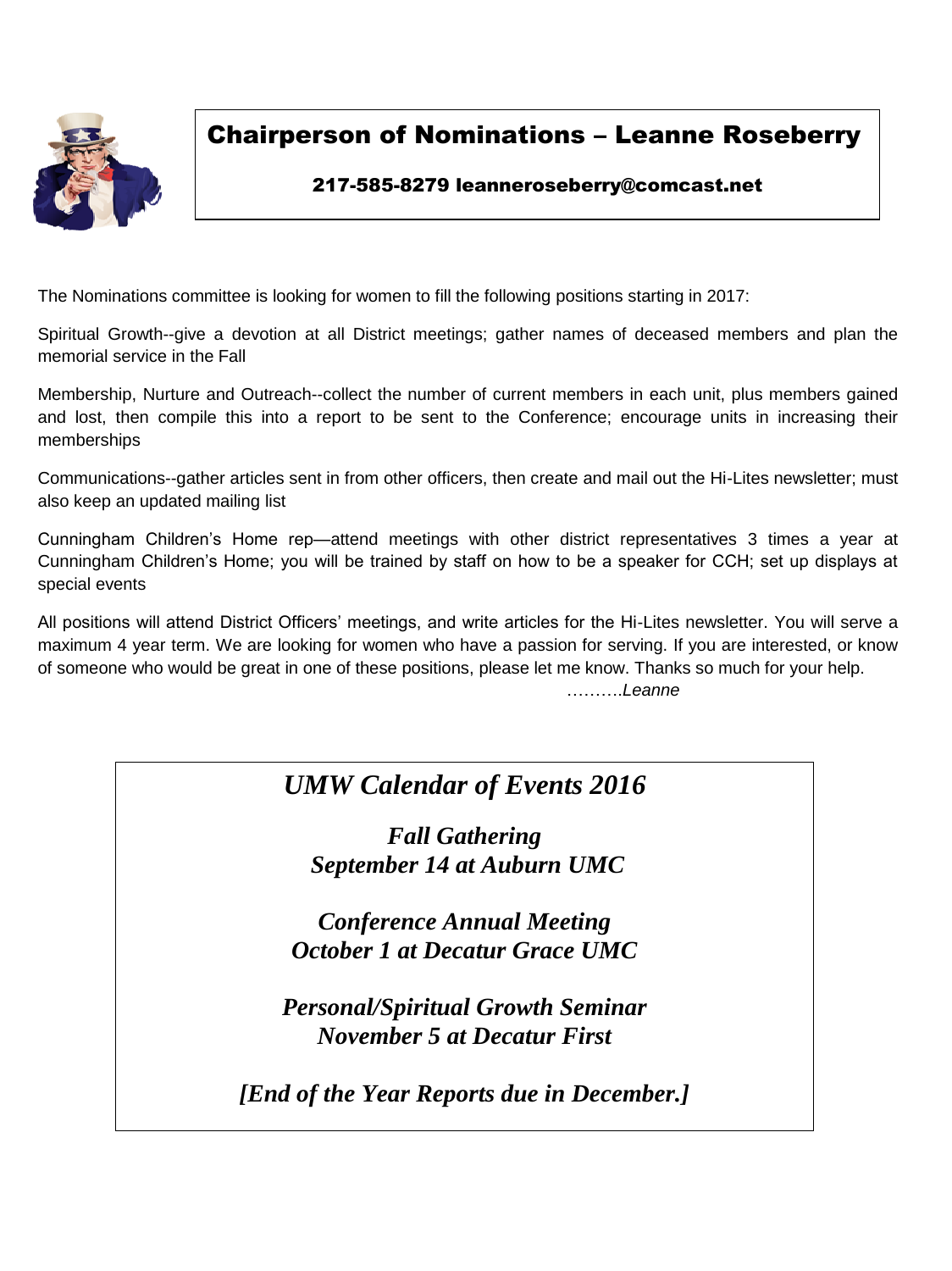## **Local Officers for Sangamon River District**

## **For 2017**

| Name of Unit:       | $\sim$ $\sim$ $\sim$<br>mone |
|---------------------|------------------------------|
| $\cdot$ .<br>e-mail |                              |

| <b>Name</b>                | <b>Address</b> | Phone |
|----------------------------|----------------|-------|
| President:                 |                |       |
| e-mail:                    |                |       |
| Vice President:            |                |       |
| e-mail:                    |                |       |
| Secretary:                 |                |       |
| e-mail:                    |                |       |
| Treasurer:                 |                |       |
| e-mail:                    |                |       |
| Spiritual Growth:          |                |       |
| e-mail:                    |                |       |
| Social Action:             |                |       |
| e-mail:                    |                |       |
| Education & Interp:        |                |       |
| e-mail:                    |                |       |
| Membership N&O:            |                |       |
| e-mail:                    |                |       |
| Sec. of Program Resources: |                |       |
| e-mail:                    |                |       |
| Nominations Chair:         |                |       |
| e-mail address:            |                |       |
| Nominations:               |                |       |
| e-mail address:            |                |       |
| Nominations:               |                |       |
| e-mail address:            |                |       |
| Nominations:               |                |       |
| e-mail address:            |                |       |

Please send the list of new officers by the September district meeting to:

Barbara Norem mnorem2@comcast.net 3420 S. Marilyn Dr. Decatur, IL 62521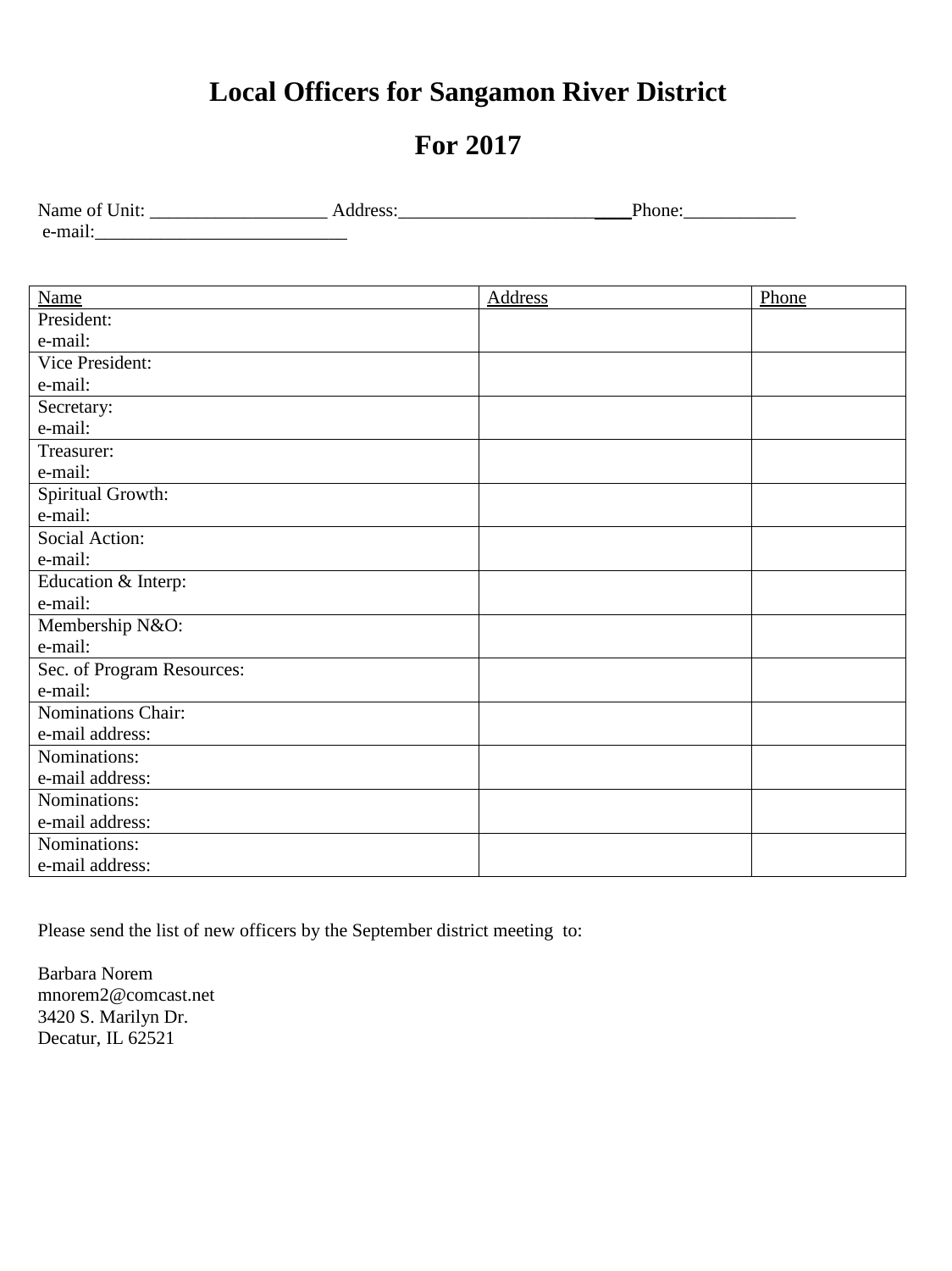



## **Sangamon River District**

# **UMW Annual Meeting**

23 23 23

## **Wednesday, September 14, 2016 9:00 am – 12:30 pm Auburn UMC 14100 State Route 4, Auburn, IL 62615**

## **Featuring Rev. Priscilla Jaiah**

## **Missionary and Principal of the UM School in Ganta, Liberia**

## **Also Featuring: Memorial Service and Election of Officers**

9:00 am – 9:30 am: Coffee & Fellowship 9:30 am – 12:30 pm: Annual Meeting 12:30 pm: Soup Social

*Cunningham Wish List:* Gift cards--Wal-Mart, Kohl's and Target; Fast food gift cards--Wendy's, Steak 'n Shake, KFC and Jimmy John's. Also women's body wash.

*If you prefer to give a gift card, please consider giving a single gift card rather than multiple gift cards. One card for \$25 is easier for our youth to use than give gift cards worth \$5* 

*Lessie Bates Davis Neighborhood House Wish List:* adult diapers (medium and large) and/or hand and body lotion.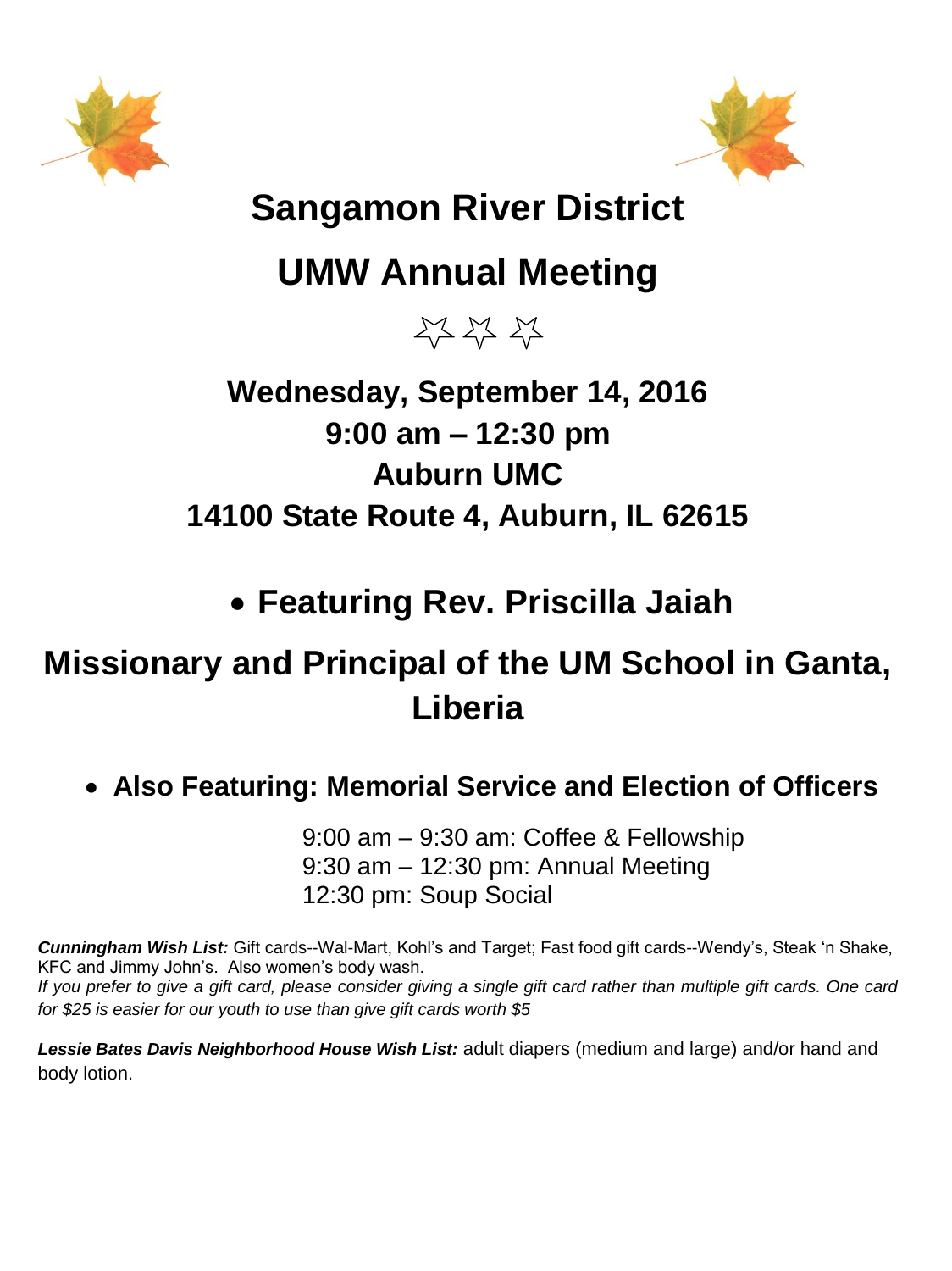### **BALLOT**

### **2017 SANGAMON RIVER DISTRICT OFFICERS**

**PRESIDENT**<br> **PROGRAM RESOURCES** Carol Sims<br> **PROGRAM RESOURCES** CUNNINGHAM REP.<br> **PROGRAM RESOURCES Springfield, IL Springfield, IL Decatur, IL**

**Ruth Johnston Communisty Communisty Communisty Communisty Property** Helen Kershaw

**Martha Harter \_\_\_\_\_ \_\_\_\_\_\_\_\_\_\_\_\_\_ REPRESENTATIVES**

**HONORARY V-PRES. COMMUNICATIONS LESSIE BATES DAVIS**

**\_\_\_\_\_ \_\_\_\_\_\_\_\_\_\_\_\_\_\_ \_\_\_\_\_ \_\_\_\_\_\_\_\_\_\_\_\_\_\_ \_\_\_\_\_ \_\_\_\_\_\_\_\_\_\_\_\_\_\_**

**VICE-PRESIDENT CHAIRPERSON OF NOMINATIONS \_\_\_\_\_ Marnita Wade \_\_\_\_\_ Leanne Roseberry Springfield, IL Springfield, IL**

 **\_\_\_\_\_ Linda Schneider Lincoln, IL** Jeanne` Sims<br>Rochester, IL

**\_\_\_\_\_ \_\_\_\_\_\_\_\_\_\_\_\_\_\_ \_\_\_\_\_ \_\_\_\_\_\_\_\_\_\_\_\_\_\_**

#### **SECRETARY**

**\_\_\_\_\_ Barbara Norem \_\_\_\_\_ \_\_\_\_\_\_\_\_\_\_\_\_\_\_**

### **TREASURER**

#### **SPIRITUAL GROWTH \_\_\_\_\_ Lena Banks (2018)**

**EDUCATION & INTERP. Pat Howard Illiopolis, IL**

**\_\_\_\_\_ \_\_\_\_\_\_\_\_\_\_\_\_\_**

**\_\_\_\_\_ \_\_\_\_\_\_\_\_\_\_\_\_\_\_**

#### **Decatur, IL NOMINATIONS COMMITTEE**

|                                                     | <b>Leanne Roseberry (2017)</b>                                                              |
|-----------------------------------------------------|---------------------------------------------------------------------------------------------|
| <u>TREASURER</u>                                    | Springfield, IL                                                                             |
| <b>Joanne Randolph</b>                              | Elaine Knight (2017)                                                                        |
| <b>Bloomington, IL</b>                              | Lincoln, IL<br>Gloria Jones (2018)<br><b>Taylorville, IL</b>                                |
| <b>SPIRITUAL GROWTH</b>                             | Lena Banks (2018)<br><b>Taylorville, IL</b><br>Pam Dufour (2019)<br><b>Farmersville, IL</b> |
| <b>EDUCATION &amp; INTERP.</b><br><b>Pat Howard</b> | Joan Lawrence (2019)<br><b>Taylorville, IL</b>                                              |

#### **MEMBERSHIP, NURTURE & OUTREACH**

**SOCIAL ACTION \_\_\_\_\_ Virginia McQuistion Decatur, IL.**

**\_\_\_\_\_ \_\_\_\_\_\_\_\_\_\_\_\_\_\_**